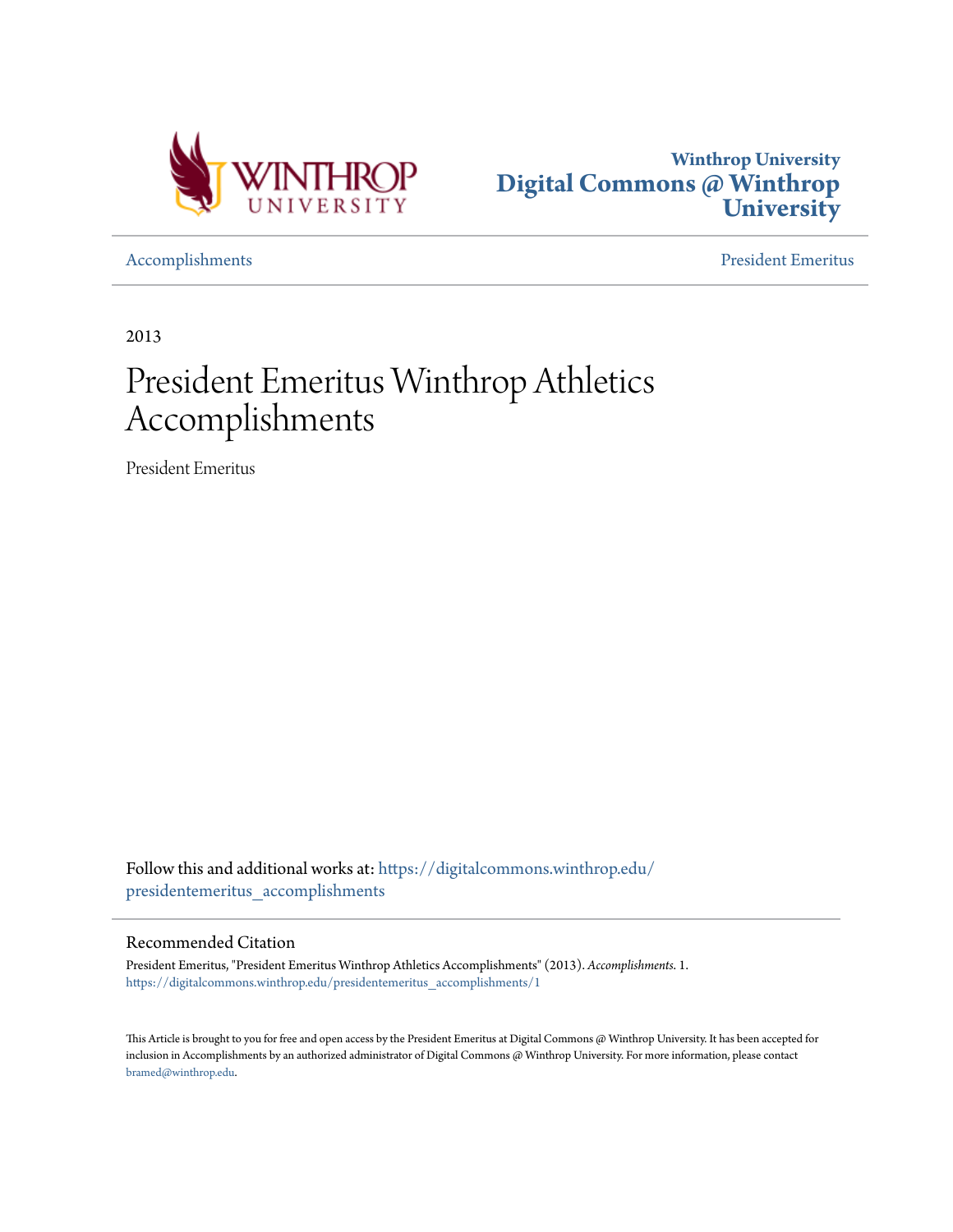

## **President Emeritus Winthrop Athletics Accomplishments**

Winthrop University's profile in [NCAA Division One](http://www.ncaa.org/d1) inter-collegiate sports grew and matured through the 24 years of Dr. Anthony DiGiorgio's presidency. Team sports grew from 12 to 18, complimented by development of an athletics complex that hosts some of best comprehensive university athletics facilities in the Southeast.

The transformation of the Winthrop athletics program eventually led to President DiGiorgio serving two terms on the NCAA Board of Directors, as well as two terms as president of the [Big South](http://www.bigsouthsports.com/)  [Conference,](http://www.bigsouthsports.com/) which in 2013 inducted him into its Hall of Fame.



Dr. DiGiorgio has likened his work nurturing the athletics program to "raising a toddler into a 30 something."

When he first arrived at Winthrop, the institution had been part of NCAA Division I athletics for just four years. He walked into a [Coliseum](https://www.winthrop.edu/virtualtour/farmtour.aspx?id=5150) with purple and orange seats – neither Winthrop's school colors – and found a coaching staff that was largely parttime, with some members overseeing two sports. The coaches were supported by a bare bones staff juggling multiple responsibilities. Operational budgets were tight and scholarships were minimal.

But DiGiorgio knew athletics could be a "window" through which many people could learn about Winthrop for the first time, eventually getting to know the campus's overall institutional quality and giving Winthrop name recognition nationally. That became a vision realized in 1999, when the [Winthrop Eagles men's basketball team](http://www.winthropeagles.com/) earned a first trip to the tournament known as the "Big Dance," and again in 2007, when the Eagles won not only a place in the national tournament, but also advanced to the second round by defeating powerhouse Notre Dame in a game held in Washington State.

Demonstrating a DiGiorgio maxim that "a good university is a pervasively good university", Winthrop also is known for its balanced approach to inter-collegiate athletics, focusing on excellence for student-athletes both in the classroom and in sports competitions.

- **Student-Athletes Academic Performance: Academic performance of Winthrop studentathletes received particular emphasis under President DiGiorgio's leadership.**
	- o *In 2012, Winthrop student-athletes received the highest cumulative GPA in history: 3.13, topping the previous year's record of 3.1.*
	- o *In 2012, Winthrop led the Big South for the second consecutive year with 136 Winthrop student-athletes making the Big South Honor Roll, indicating they achieved a 3.0 or higher GPA for the academic year.*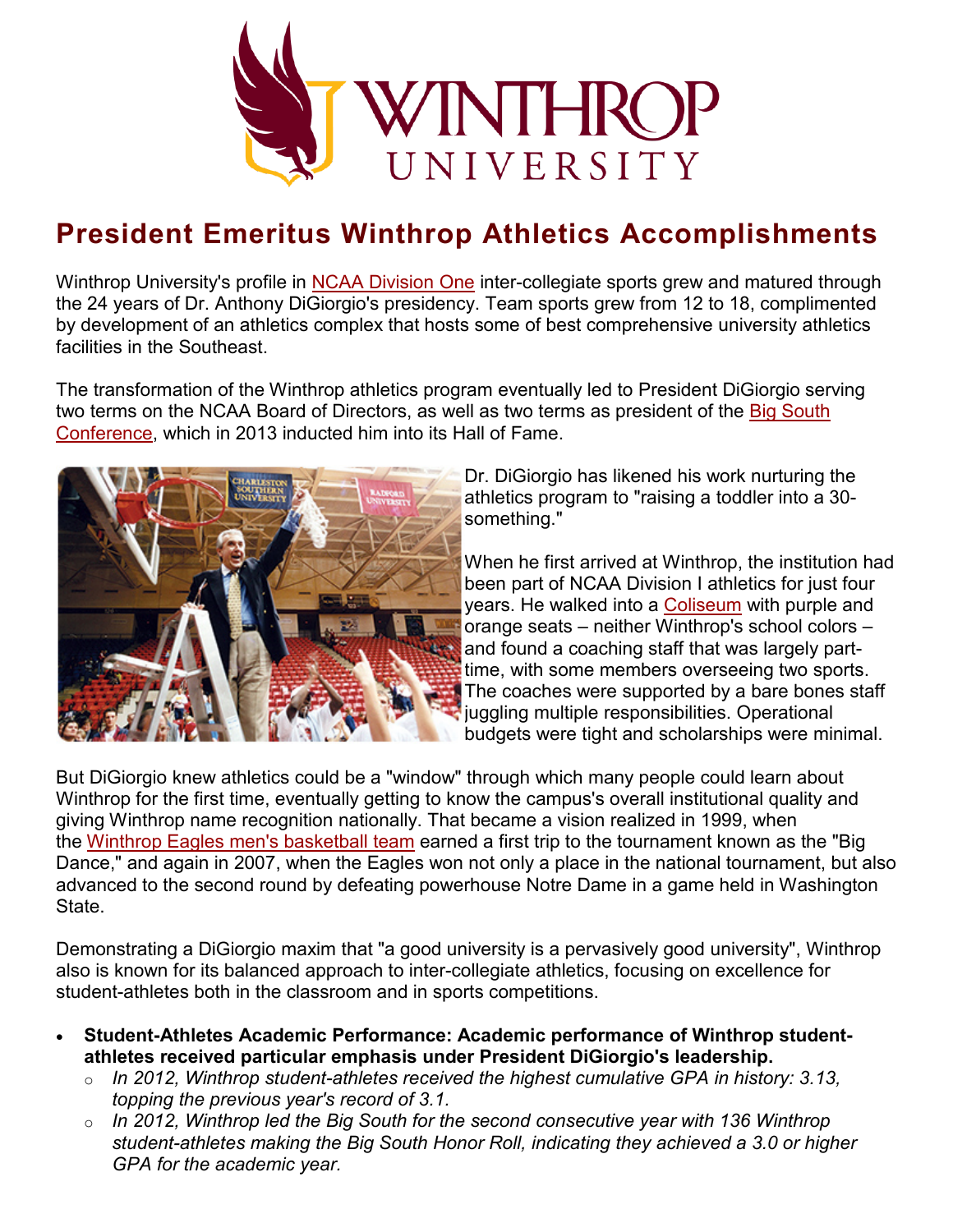- o *Twenty student-athletes achieved [President's List](http://www2.winthrop.edu/gradlist/default.aspx?type=president) distinction (4.0 GPA.)*
- o *The [Dean's List,](http://www2.winthrop.edu/gradlist/default.aspx?type=dean) requiring a 3.5 GPA or higher, included 92 student-athletes.*

#### • **Athletics Facilities Development:**

- o *Renovations to Winthrop Coliseum, the 6,100-seat headquarters for the athletic department as well as university and local high schools' commencements, included new seats and scoreboard, family-friendly food services, concourse monitors of events inside, and improved walkways.*
- o *[Memorial Tennis Courts,](http://www.winthrop.edu/virtualtour/farmtour.aspx?id=5149) completed in 2003, include 12 lighted courts, seating for 300. The courts were named for members of the men's tennis team who were involved in a tragic highway accident in Hattiesburg, Miss., in 1993.*
- o *[Winthrop Ballpark,](http://www.winthrop.edu/virtualtour/farmtour.aspx?id=5153) one of the most impressive collegiate ballparks in the South was built in 2001 with a second phase completed in 2008. The facility holds 1,800 spectators.*
- o *[Terry Softball Complex,](http://www.winthrop.edu/virtualtour/farmtour.aspx?id=5190) home to the Eagle softball program, features four fields and 300 seats.*



- o *The [Irwin Belk Track,](http://www.winthrop.edu/virtualtour/farmtour.aspx?id=5189) named for the late Charlotte businessman and philanthropist Irwin "Ike" Belk , is home to the Eagle track & field teams, and encircles a full-sized practice field for soccer, as well as areas for field events, such as discus and pole vault.*
- o *[Intramural Recreation Fields,](http://www.winthrop.edu/recservices/default.aspx?id=3439) a student use facility located at the Winthrop Recreational and Research Complex, features two lighted fields and a building that meets multiple needs for Recreational Services.*
- **An era of achievement affirmed:**
	- o **[DiGiorgio Among 2013 Big South Conference Inductees Into Hall of Fame](http://www.winthrop.edu/news-events/article.aspx?id=29196)** (4/11/13)
	- o **[Retiring President Inducted into Winthrop Hall of Fame For His](http://www.winthrop.edu/news-events/article.aspx?id=29500)  [Contributions](http://www.winthrop.edu/news-events/article.aspx?id=29500)** (5/31/2013)
	- o As a charter member of the Big South Conference, Winthrop earned the following conference championships and NCAA post-season appearances over the past decade:

#### *Women's Tennis*

*Big South Conference Championships—1994, 1995, 1996, 1999, 2000, 2002, 2003, 2004, 2005, 2006, 2007, 2008, 2009, 2010, 2011 NCAA Regional Appearances---1999, 2000, 2002, 2003, 2004, 2005, 2006, 2008, 2009, 2010, 2011*

#### *Men's Tennis*

*Big South Conference Championships—1997, 2002, 2003, 2004, 2005, 2006, 2010 NCAA Regional Appearances---2002, 2003, 2004, 2005, 2006, 2010*